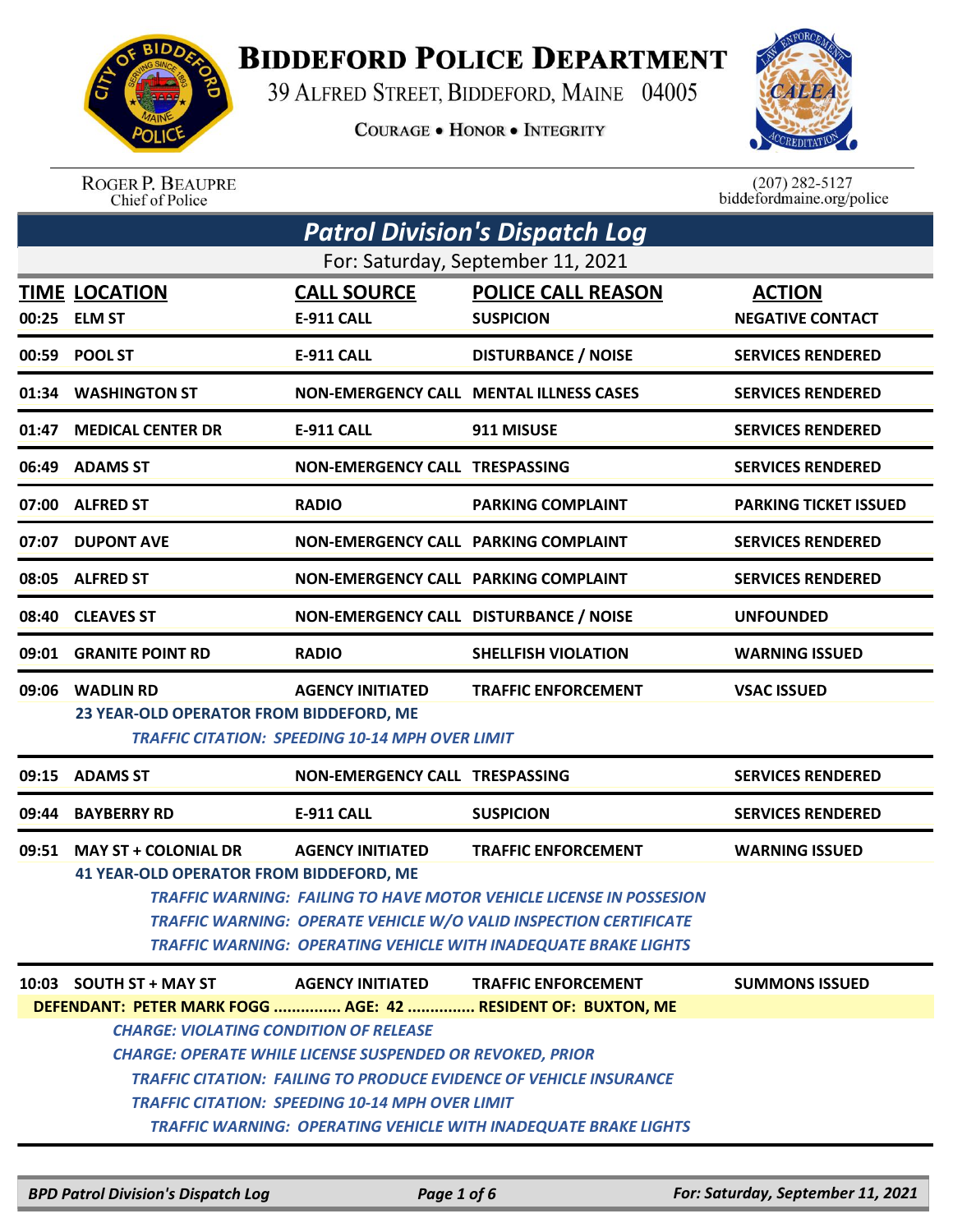|       | 10:23 POOL ST                                                                                                                                                                                                  | <b>WALK-IN AT STATION</b>                                                                                                        | <b>THEFT</b>                                                                                            | <b>ACTION</b><br><b>REPORT TAKEN</b> |
|-------|----------------------------------------------------------------------------------------------------------------------------------------------------------------------------------------------------------------|----------------------------------------------------------------------------------------------------------------------------------|---------------------------------------------------------------------------------------------------------|--------------------------------------|
|       | 10:37 WEST MYRTLE ST                                                                                                                                                                                           | NON-EMERGENCY CALL THEFT                                                                                                         |                                                                                                         | <b>REPORT TAKEN</b>                  |
|       | 10:44 SHOPS WAY                                                                                                                                                                                                | NON-EMERGENCY CALL CIVIL COMPLAINT                                                                                               |                                                                                                         | <b>CIVIL COMPLAINT</b>               |
|       | 10:51 SOUTH ST + MCKENNEY DR                                                                                                                                                                                   | <b>AGENCY INITIATED</b>                                                                                                          | <b>TRAFFIC ENFORCEMENT</b>                                                                              | <b>WARNING ISSUED</b>                |
|       | 10:56 SOUTH ST + MAPLEWOOD AV AGENCY INITIATED<br><b>61 YEAR-OLD OPERATOR FROM STANDISH, ME</b>                                                                                                                | <b>TRAFFIC WARNING: FAILURE TO REGISTER VEHICLE</b><br><b>TRAFFIC WARNING: SPEEDING 1-9 MPH OVER LIMIT</b>                       | <b>TRAFFIC ENFORCEMENT</b><br><b>TRAFFIC CITATION: FAILING TO PRODUCE EVIDENCE OF VEHICLE INSURANCE</b> | <b>VSAC ISSUED</b>                   |
|       | 10:57 ALFRED ST                                                                                                                                                                                                | <b>WALK-IN AT STATION</b>                                                                                                        | <b>PAPERWORK</b>                                                                                        | <b>REFERRED OTHER AGENCY</b>         |
|       | 11:06 SOUTH ST<br><b>26 YEAR-OLD OPERATOR FROM HOLLIS, ME</b>                                                                                                                                                  | <b>AGENCY INITIATED</b><br><b>TRAFFIC WARNING: SPEEDING 10-14 MPH OVER LIMIT</b>                                                 | <b>TRAFFIC ENFORCEMENT</b>                                                                              | <b>WARNING ISSUED</b>                |
|       | 11:13 SOUTH ST + MAY ST<br>80 YEAR-OLD OPERATOR FROM BIDDEFORD, ME                                                                                                                                             | <b>AGENCY INITIATED</b><br><b>TRAFFIC WARNING: SPEEDING 1-9 MPH OVER LIMIT</b>                                                   | <b>TRAFFIC ENFORCEMENT</b>                                                                              | <b>WARNING ISSUED</b>                |
| 11:19 | <b>SOUTH ST + WESTMORE AVE AGENCY INITIATED</b><br><b>TRAFFIC ENFORCEMENT</b><br><b>WARNING ISSUED</b><br><b>74 YEAR-OLD OPERATOR FROM HOLLIS, ME</b><br><b>TRAFFIC WARNING: SPEEDING 10-14 MPH OVER LIMIT</b> |                                                                                                                                  |                                                                                                         |                                      |
| 11:22 | <b>WENTWORTH ST</b>                                                                                                                                                                                            |                                                                                                                                  | <b>NON-EMERGENCY CALL MENTAL ILLNESS CASES</b>                                                          | <b>SERVICES RENDERED</b>             |
| 11:26 | <b>DEARBORN AVE</b><br><b>41 YEAR-OLD OPERATOR FROM BIDDEFORD, ME</b>                                                                                                                                          | <b>AGENCY INITIATED</b><br>TRAFFIC WARNING: FAILING TO YIELD RIGHT OF WAY<br><b>TRAFFIC WARNING: SPEEDING 1-9 MPH OVER LIMIT</b> | <b>TRAFFIC ENFORCEMENT</b>                                                                              | <b>WARNING ISSUED</b>                |
|       | 11:30 ALFRED ST                                                                                                                                                                                                | <b>AGENCY INITIATED</b>                                                                                                          | <b>CHECK WELFARE</b>                                                                                    | <b>SERVICES RENDERED</b>             |
| 11:31 | SOUTH ST + MT PLEASANT ST AGENCY INITIATED<br>54 YEAR-OLD OPERATOR FROM BIDDEFORD, ME                                                                                                                          | <b>TRAFFIC WARNING: SPEEDING 10-14 MPH OVER LIMIT</b>                                                                            | <b>TRAFFIC ENFORCEMENT</b>                                                                              | <b>WARNING ISSUED</b>                |
|       | 11:38 SOUTH ST + HIGHLAND ST<br>73 YEAR-OLD OPERATOR FROM DAYTON, ME                                                                                                                                           | <b>AGENCY INITIATED</b><br><b>TRAFFIC WARNING: SPEEDING 1-9 MPH OVER LIMIT</b>                                                   | <b>TRAFFIC ENFORCEMENT</b>                                                                              | <b>WARNING ISSUED</b>                |
| 11:44 | <b>SOUTH ST</b><br>55 YEAR-OLD OPERATOR FROM BIDDEFORD, ME                                                                                                                                                     | <b>AGENCY INITIATED</b><br><b>TRAFFIC WARNING: SPEEDING 1-9 MPH OVER LIMIT</b>                                                   | <b>TRAFFIC ENFORCEMENT</b>                                                                              | <b>WARNING ISSUED</b>                |
| 11:52 | <b>WESTMORE AVE</b><br>58 YEAR-OLD OPERATOR FROM SACO, ME                                                                                                                                                      | <b>AGENCY INITIATED</b><br><b>TRAFFIC WARNING: SPEEDING 1-9 MPH OVER LIMIT</b>                                                   | <b>TRAFFIC ENFORCEMENT</b>                                                                              | <b>WARNING ISSUED</b>                |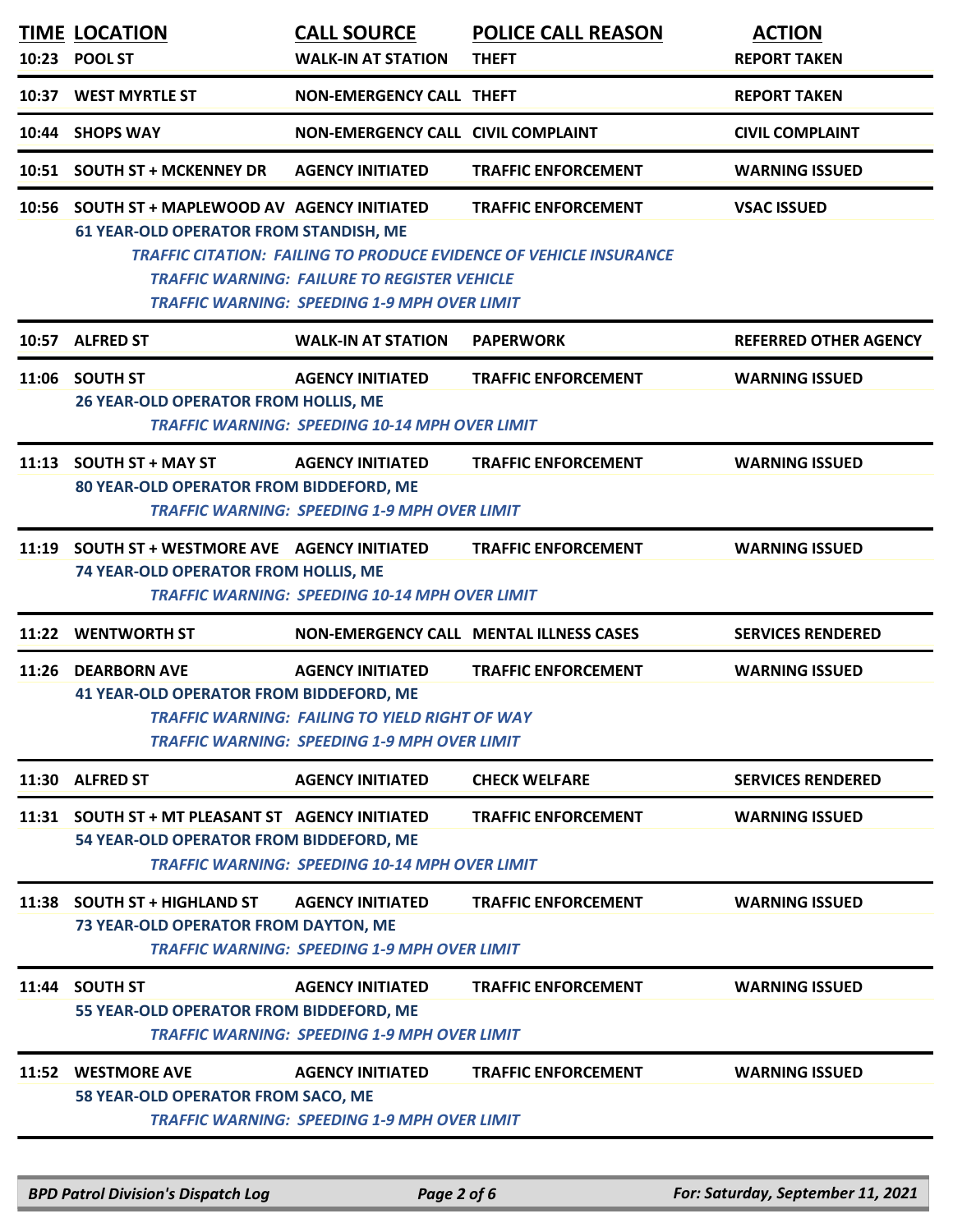|       | <b>TIME LOCATION</b><br>12:00 SOUTH ST                                                     | <b>CALL SOURCE</b><br><b>AGENCY INITIATED</b>                                    | <b>POLICE CALL REASON</b><br><b>TRAFFIC ENFORCEMENT</b>                                                                                                                               | <b>ACTION</b><br><b>WARNING ISSUED</b> |
|-------|--------------------------------------------------------------------------------------------|----------------------------------------------------------------------------------|---------------------------------------------------------------------------------------------------------------------------------------------------------------------------------------|----------------------------------------|
|       | <b>67 YEAR-OLD OPERATOR FROM MILWAUKIE, OR</b>                                             | <b>TRAFFIC WARNING: SPEEDING 1-9 MPH OVER LIMIT</b>                              |                                                                                                                                                                                       |                                        |
|       | 12:08 SOUTH ST + MAPLEWOOD AV AGENCY INITIATED<br>19 YEAR-OLD OPERATOR FROM BIDDEFORD, ME  |                                                                                  | <b>TRAFFIC ENFORCEMENT</b><br>TRAFFIC CITATION: PASS 18 OR OLDER; OPER NOT PROPERLY SECURED IN SEAT BELT 1ST OFFENSE                                                                  | <b>VSAC ISSUED</b>                     |
|       |                                                                                            | <b>TRAFFIC CITATION: SPEEDING 10-14 MPH OVER LIMIT</b>                           | TRAFFIC WARNING: REGISTRATION PLATES NOT PLAINLY VISIBLE / LEGIBLE                                                                                                                    |                                        |
|       | 12:09 ALFRED ST                                                                            | <b>WALK-IN AT STATION</b>                                                        | <b>OUT FOR FOLLOW UP</b>                                                                                                                                                              | <b>SERVICES RENDERED</b>               |
|       | 12:18 SOUTH ST + WESTMORE AVE AGENCY INITIATED<br>54 YEAR-OLD OPERATOR FROM BIDDEFORD, ME  | <b>TRAFFIC WARNING: SPEEDING 10-14 MPH OVER LIMIT</b>                            | <b>TRAFFIC ENFORCEMENT</b><br><b>TRAFFIC CITATION: FAILING TO PRODUCE EVIDENCE OF VEHICLE INSURANCE</b>                                                                               | <b>VSAC ISSUED</b>                     |
|       | 12:32 SOUTH ST + PAQUIN AVE<br><b>65 YEAR-OLD OPERATOR FROM WATERBORO, ME</b>              | <b>AGENCY INITIATED</b><br><b>TRAFFIC WARNING: SPEEDING 1-9 MPH OVER LIMIT</b>   | <b>TRAFFIC ENFORCEMENT</b><br>TRAFFIC WARNING: OPERATE VEHICLE W/O VALID INSPECTION CERTIFICATE                                                                                       | <b>WARNING ISSUED</b>                  |
|       | 12:40 SOUTH ST + HIGHLAND ST<br>54 YEAR-OLD OPERATOR FROM BIDDEFORD, ME                    | <b>AGENCY INITIATED</b><br><b>TRAFFIC WARNING: SPEEDING 1-9 MPH OVER LIMIT</b>   | <b>TRAFFIC ENFORCEMENT</b>                                                                                                                                                            | <b>WARNING ISSUED</b>                  |
| 12:42 | <b>WINDSOR LN</b>                                                                          | <b>AGENCY INITIATED</b>                                                          | <b>ASSIST OTHER AGENCY</b>                                                                                                                                                            | <b>NEGATIVE CONTACT</b>                |
|       | 12:46 ALFRED ST                                                                            | NON-EMERGENCY CALL ASSIST CITIZEN                                                |                                                                                                                                                                                       | <b>NEGATIVE CONTACT</b>                |
|       | 12:48 SOUTH ST + MAPLEWOOD AV AGENCY INITIATED                                             |                                                                                  | <b>ALL OTHER</b>                                                                                                                                                                      | <b>NEGATIVE CONTACT</b>                |
| 12:48 | <b>SOUTH ST + MAPLEWOOD AV AGENCY INITIATED</b><br>44 YEAR-OLD OPERATOR FROM BIDDEFORD, ME | <b>TRAFFIC WARNING: SPEEDING 1-9 MPH OVER LIMIT</b>                              | <b>TRAFFIC ENFORCEMENT</b><br><b>TRAFFIC WARNING: FAILING TO HAVE MOTOR VEHICLE LICENSE IN POSSESION</b>                                                                              | <b>WARNING ISSUED</b>                  |
| 12:56 | <b>SOUTH ST + MCKENNEY DR</b><br>75 YEAR-OLD OPERATOR FROM EAST WATERBORO, ME              | <b>AGENCY INITIATED</b><br><b>TRAFFIC WARNING: SPEEDING 10-14 MPH OVER LIMIT</b> | <b>TRAFFIC ENFORCEMENT</b>                                                                                                                                                            | <b>WARNING ISSUED</b>                  |
| 12:59 | <b>MAY ST + LESSARD AVE</b><br>58 YEAR-OLD OPERATOR FROM DAYTON, ME                        | <b>AGENCY INITIATED</b>                                                          | <b>TRAFFIC ENFORCEMENT</b><br>TRAFFIC WARNING: OPERATE VEHICLE W/O VALID INSPECTION CERTIFICATE                                                                                       | <b>WARNING ISSUED</b>                  |
| 13:03 | <b>SOUTH ST</b><br>41 YEAR-OLD OPERATOR FROM BIDDEFORD, ME                                 | <b>AGENCY INITIATED</b><br><b>TRAFFIC WARNING: SPEEDING 10-14 MPH OVER LIMIT</b> | <b>TRAFFIC ENFORCEMENT</b><br><b>TRAFFIC CITATION: FAILING TO PRODUCE EVIDENCE OF VEHICLE INSURANCE</b><br><b>TRAFFIC WARNING: FAILING TO NOTIFY STATE OF NAME AND ADDRESS CHANGE</b> | <b>VSAC ISSUED</b>                     |
|       | 13:06 JANELLE ST                                                                           | <b>NON-EMERGENCY CALL BOLO</b>                                                   |                                                                                                                                                                                       | <b>SERVICES RENDERED</b>               |
|       | <b>BPD Patrol Division's Dispatch Log</b>                                                  | Page 3 of 6                                                                      |                                                                                                                                                                                       | For: Saturday, September 11, 2021      |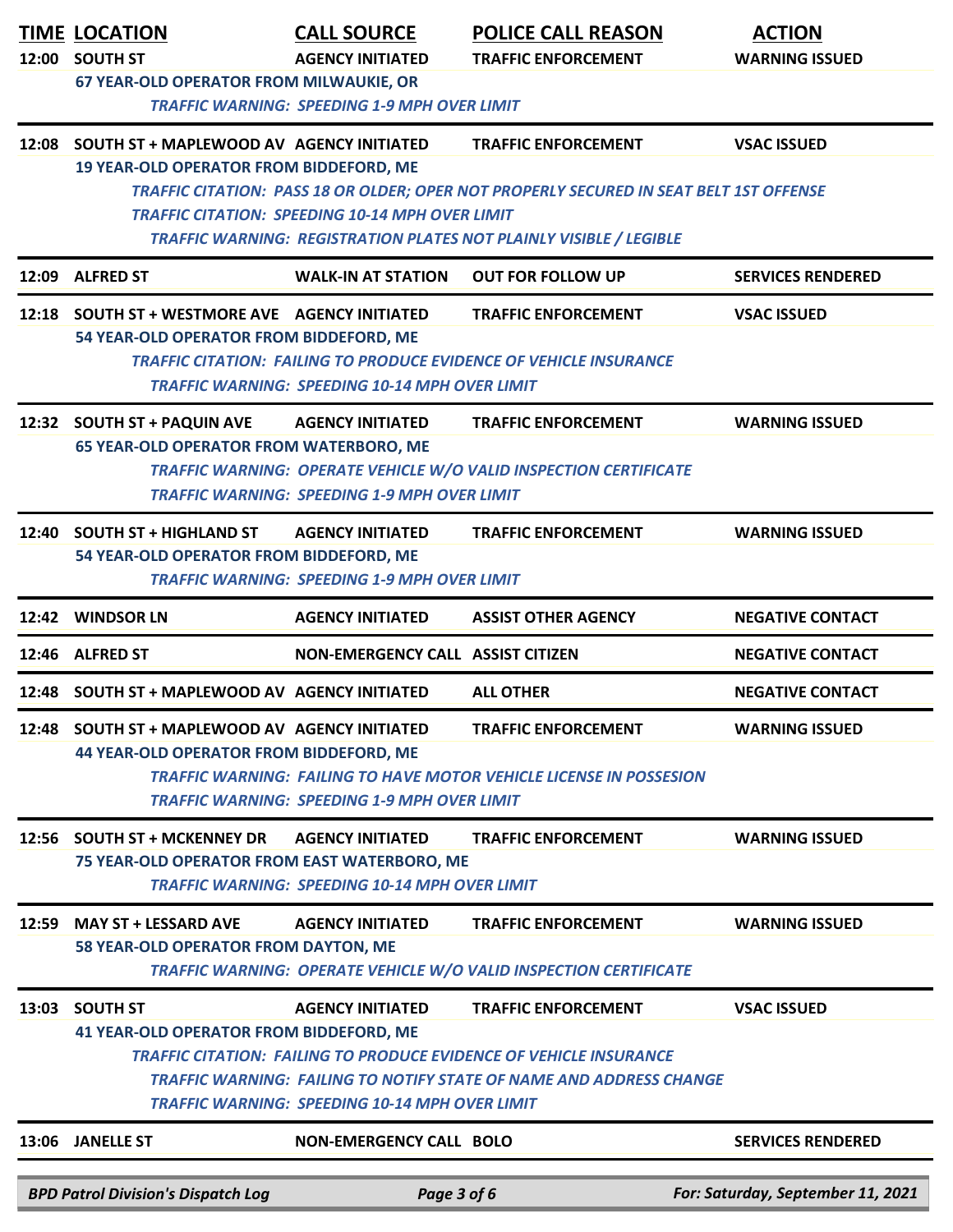| 13:13 | <b>TIME LOCATION</b><br><b>ELM ST</b>                                         | <b>CALL SOURCE</b><br><b>WALK-IN AT STATION</b>                                                                                         | <b>POLICE CALL REASON</b><br><b>MISSING PERSON</b>                                                      | <b>ACTION</b><br><b>NO ACTION REQUIRED</b> |
|-------|-------------------------------------------------------------------------------|-----------------------------------------------------------------------------------------------------------------------------------------|---------------------------------------------------------------------------------------------------------|--------------------------------------------|
| 13:18 | <b>SOUTH ST + SOUTHVIEW DR</b><br>78 YEAR-OLD OPERATOR FROM WEST NEWFIELD, ME | <b>AGENCY INITIATED</b><br><b>TRAFFIC WARNING: FAILURE TO REGISTER VEHICLE</b><br><b>TRAFFIC WARNING: SPEEDING 10-14 MPH OVER LIMIT</b> | <b>TRAFFIC ENFORCEMENT</b><br><b>TRAFFIC CITATION: FAILING TO PRODUCE EVIDENCE OF VEHICLE INSURANCE</b> | <b>VSAC ISSUED</b>                         |
|       | 13:28 ELM ST                                                                  | <b>NON-EMERGENCY CALL BOLO</b>                                                                                                          |                                                                                                         | <b>NEGATIVE CONTACT</b>                    |
|       | 13:36 ALFRED ST<br><b>42 YEAR-OLD OPERATOR FROM SACO, ME</b>                  | <b>AGENCY INITIATED</b><br><b>TRAFFIC WARNING: SPEEDING 10-14 MPH OVER LIMIT</b>                                                        | <b>TRAFFIC ENFORCEMENT</b>                                                                              | <b>WARNING ISSUED</b>                      |
|       | 13:39 ALFRED ST                                                               | <b>WALK-IN AT STATION</b>                                                                                                               | <b>THEFT</b>                                                                                            | <b>DISPATCH HANDLED</b>                    |
| 13:42 | <b>WESTMORE AVE</b>                                                           | NON-EMERGENCY CALL DISTURBANCE / NOISE                                                                                                  |                                                                                                         | <b>SERVICES RENDERED</b>                   |
|       | 13:44 ALFRED ST + PORTER ST<br>75 YEAR-OLD OPERATOR FROM FREDERICK, MD        | <b>AGENCY INITIATED</b><br><b>TRAFFIC CITATION: SPEEDING 10-14 MPH OVER LIMIT</b>                                                       | <b>TRAFFIC ENFORCEMENT</b>                                                                              | <b>VSAC ISSUED</b>                         |
|       | 13:58 WEST ST<br>59 YEAR-OLD OPERATOR FROM DAYTON, ME                         | <b>AGENCY INITIATED</b><br><b>TRAFFIC WARNING: SPEEDING 1-9 MPH OVER LIMIT</b>                                                          | <b>TRAFFIC ENFORCEMENT</b>                                                                              | <b>WARNING ISSUED</b>                      |
|       | 14:05 SOUTH ST                                                                | <b>AGENCY INITIATED</b>                                                                                                                 | <b>DISABLED VEHICLE</b>                                                                                 | <b>SERVICES RENDERED</b>                   |
| 14:06 | <b>CLEAVES ST</b>                                                             | <b>NON-EMERGENCY CALL SUSPICION</b>                                                                                                     |                                                                                                         | <b>SERVICES RENDERED</b>                   |
|       | 14:07 ALFRED ST<br>69 YEAR-OLD OPERATOR FROM BILLERICA, MA                    | <b>AGENCY INITIATED</b><br><b>TRAFFIC WARNING: SPEEDING 1-9 MPH OVER LIMIT</b>                                                          | <b>TRAFFIC ENFORCEMENT</b>                                                                              | <b>WARNING ISSUED</b>                      |
|       | 14:14 WEST ST<br>34 YEAR-OLD OPERATOR FROM BIDDEFORD, ME                      | <b>AGENCY INITIATED</b><br><b>TRAFFIC WARNING: SPEEDING 1-9 MPH OVER LIMIT</b>                                                          | <b>TRAFFIC ENFORCEMENT</b>                                                                              | <b>WARNING ISSUED</b>                      |
| 14:21 | <b>HILL ST</b><br><b>41 YEAR-OLD OPERATOR FROM BIDDEFORD, ME</b>              | <b>AGENCY INITIATED</b><br><b>TRAFFIC WARNING: SPEEDING 1-9 MPH OVER LIMIT</b>                                                          | <b>TRAFFIC ENFORCEMENT</b>                                                                              | <b>WARNING ISSUED</b>                      |
| 14:28 | <b>MAIN ST</b>                                                                | <b>E-911 CALL</b>                                                                                                                       | 911 MISUSE                                                                                              | <b>NEGATIVE CONTACT</b>                    |
| 14:30 | <b>HILL ST</b><br><b>39 YEAR-OLD OPERATOR FROM BUXTON, ME</b>                 | <b>AGENCY INITIATED</b><br><b>TRAFFIC CITATION: SPEEDING 15-19 MPH OVER LIMIT</b>                                                       | <b>TRAFFIC ENFORCEMENT</b>                                                                              | <b>VSAC ISSUED</b>                         |
| 14:33 | <b>WASHINGTON ST</b>                                                          |                                                                                                                                         | <b>NON-EMERGENCY CALL MENTAL ILLNESS CASES</b>                                                          | <b>SERVICES RENDERED</b>                   |
| 14:40 | <b>HILL ST</b><br>51 YEAR-OLD OPERATOR FROM AUSTIN, TRAVIS, TX                | <b>AGENCY INITIATED</b><br><b>TRAFFIC WARNING: SPEEDING 10-14 MPH OVER LIMIT</b>                                                        | <b>TRAFFIC ENFORCEMENT</b>                                                                              | <b>WARNING ISSUED</b>                      |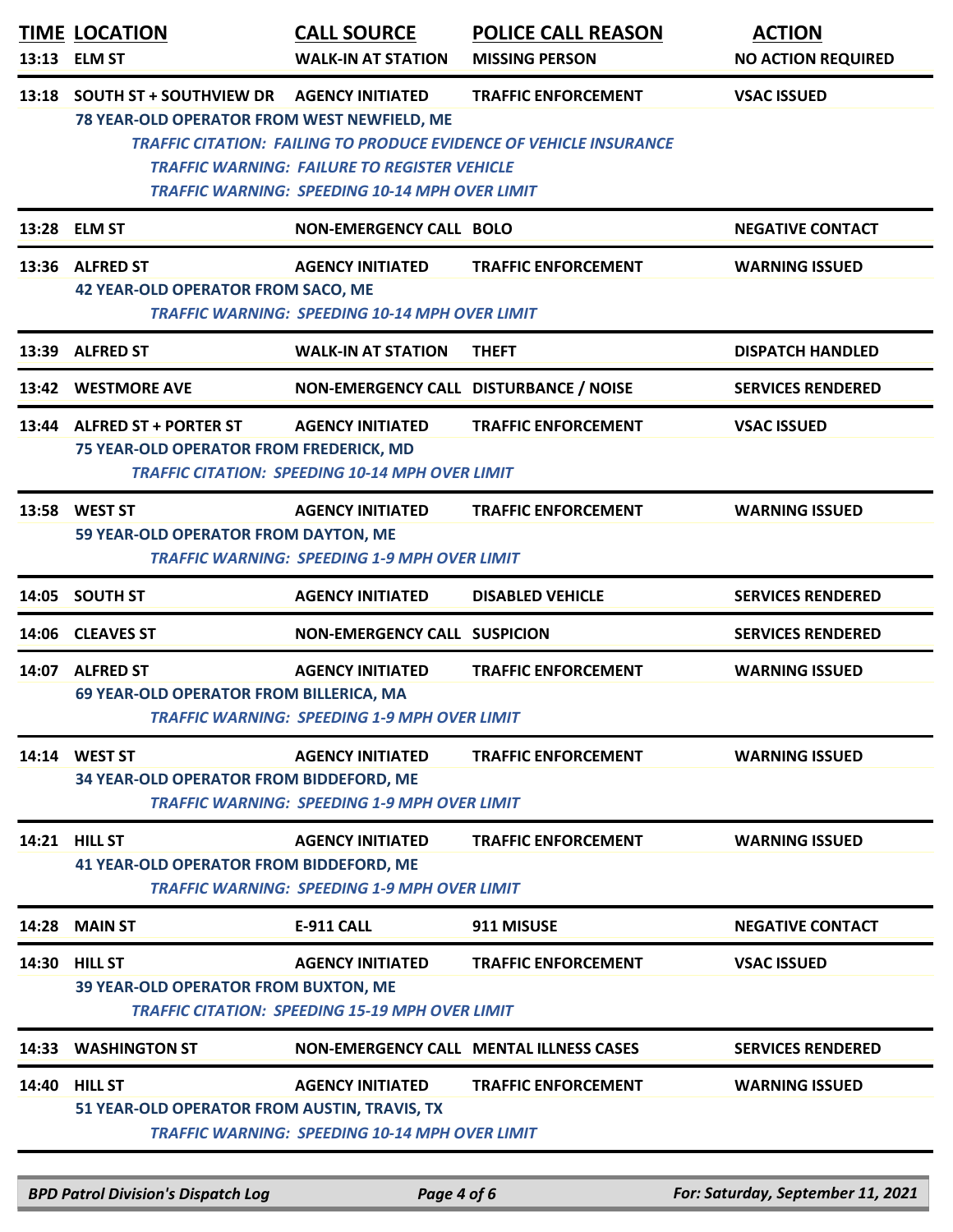|                                                         | <b>TIME LOCATION</b>                                        | <b>CALL SOURCE</b>                                    | <b>POLICE CALL REASON</b>                                                  | <b>ACTION</b>                |  |  |
|---------------------------------------------------------|-------------------------------------------------------------|-------------------------------------------------------|----------------------------------------------------------------------------|------------------------------|--|--|
|                                                         | 14:46 HILL ST                                               | <b>AGENCY INITIATED</b>                               | <b>TRAFFIC ENFORCEMENT</b>                                                 | <b>VSAC ISSUED</b>           |  |  |
|                                                         | 18 YEAR-OLD OPERATOR FROM BIDDEFORD, ME                     |                                                       |                                                                            |                              |  |  |
|                                                         |                                                             |                                                       | <b>TRAFFIC CITATION: FAILING TO PRODUCE EVIDENCE OF VEHICLE INSURANCE</b>  |                              |  |  |
|                                                         |                                                             |                                                       | <b>TRAFFIC WARNING: FAILING TO NOTIFY STATE OF NAME AND ADDRESS CHANGE</b> |                              |  |  |
|                                                         |                                                             | <b>TRAFFIC WARNING: SPEEDING 10-14 MPH OVER LIMIT</b> | <b>TRAFFIC WARNING: OPERATE VEHICLE W/O VALID INSPECTION CERTIFICATE</b>   |                              |  |  |
|                                                         |                                                             |                                                       |                                                                            |                              |  |  |
|                                                         | 14:55 ADAMS ST                                              | <b>AGENCY INITIATED</b>                               | <b>WARRANT ARREST</b>                                                      | <b>ARREST(S) MADE</b>        |  |  |
|                                                         | DEFENDANT: CORY S BARRY  AGE: 29  RESIDENT OF: SACO, ME     |                                                       |                                                                            |                              |  |  |
|                                                         | <b>CHARGE: WARRANT ARREST</b>                               |                                                       |                                                                            |                              |  |  |
|                                                         | 15:09 ALFRED ST + MAINE TPKE                                | <b>E-911 CALL</b>                                     | <b>VEHICLE CRASH - POLICE ONLY</b>                                         | <b>STATE FORM TAKEN</b>      |  |  |
|                                                         | 15:18 ELM ST                                                | <b>AGENCY INITIATED</b>                               | <b>OUT FOR FOLLOW UP</b>                                                   | <b>SERVICES RENDERED</b>     |  |  |
|                                                         | 15:19 JEFFERSON ST + ALFRED ST                              | <b>NON-EMERGENCY CALL CHECK WELFARE</b>               |                                                                            | <b>GONE ON ARRIVAL</b>       |  |  |
|                                                         | 15:41 OAK RIDGE RD                                          | <b>NON-EMERGENCY CALL BOLO</b>                        |                                                                            | <b>REFERRED OTHER AGENCY</b> |  |  |
|                                                         | 15:42 MAIN ST                                               | <b>AGENCY INITIATED</b>                               | <b>COMMUNITY ENGAGEMENT</b>                                                | <b>NO VIOLATION</b>          |  |  |
|                                                         | 15:47 KING ST                                               | NON-EMERGENCY CALL CHECK WELFARE                      |                                                                            | <b>SERVICES RENDERED</b>     |  |  |
|                                                         | 15:51 WEST ST + GUINEA RD                                   | <b>E-911 CALL</b>                                     | <b>BOLO</b>                                                                | <b>REFERRED OTHER AGENCY</b> |  |  |
|                                                         | 16:03 SOUTH ST + GREEN ST                                   | <b>AGENCY INITIATED</b>                               | <b>TRAFFIC ENFORCEMENT</b>                                                 | <b>WARNING ISSUED</b>        |  |  |
|                                                         | 30 YEAR-OLD OPERATOR FROM BIDDEFORD, ME                     |                                                       |                                                                            |                              |  |  |
|                                                         |                                                             |                                                       | TRAFFIC WARNING: OPERATE VEHICLE W/O VALID INSPECTION CERTIFICATE          |                              |  |  |
|                                                         | 16:05 CLEAVES ST                                            | <b>E-911 CALL</b>                                     | <b>DOMESTIC COMPLAINTS</b>                                                 | <b>REPORT TAKEN</b>          |  |  |
|                                                         | 16:25 ELM ST                                                |                                                       | NON-EMERGENCY CALL VEHICLE CRASH - POLICE ONLY                             | <b>STATE FORM TAKEN</b>      |  |  |
|                                                         | 16:25 WEST ST                                               | NON-EMERGENCY CALL CHECK WELFARE                      |                                                                            | <b>SERVICES RENDERED</b>     |  |  |
|                                                         | <b>16:45 BOULDER WAY</b>                                    | NON-EMERGENCY CALL SHOPLIFTING                        |                                                                            | <b>SUMMONS ISSUED</b>        |  |  |
|                                                         | DEFENDANT: EMILY VENTURA  AGE: 37  RESIDENT OF: ARUNDEL, ME |                                                       |                                                                            |                              |  |  |
| <b>CHARGE: THEFT BY UNAUTHORIZED TAKING OR TRANSFER</b> |                                                             |                                                       |                                                                            |                              |  |  |
|                                                         | 16:52 SOUTH ST                                              |                                                       | NON-EMERGENCY CALL VIOL OF BAIL CONDITIONS                                 | <b>ARREST(S) MADE</b>        |  |  |
|                                                         |                                                             |                                                       | DEFENDANT: RAPHAEL P TAYLOR  AGE: 52  RESIDENT OF: LEWISTON, ME            |                              |  |  |
|                                                         | <b>CHARGE: VIOLATING CONDITION OF RELEASE</b>               |                                                       |                                                                            |                              |  |  |
|                                                         | 17:17 MEDICAL CENTER DR                                     | <b>NON-EMERGENCY CALL BOLO</b>                        |                                                                            | <b>SERVICES RENDERED</b>     |  |  |
|                                                         | 17:18 UNION ST                                              | <b>E-911 CALL</b>                                     | <b>DISTURBANCE / NOISE</b>                                                 | <b>STATE FORM TAKEN</b>      |  |  |
|                                                         | 17:30 ALFRED ST                                             |                                                       | NON-EMERGENCY CALL VIOL PROTECTION FROM HARASSM REPORT TAKEN               |                              |  |  |
|                                                         | 17:32 LINCOLN ST                                            |                                                       | NON-EMERGENCY CALL VEHICLE CRASH - POLICE ONLY                             | <b>REPORT TAKEN</b>          |  |  |
|                                                         | 17:33 ALFRED ST                                             | <b>WALK-IN AT STATION</b>                             | <b>ALL OTHER</b>                                                           | <b>SERVICES RENDERED</b>     |  |  |
|                                                         | 17:54 RATHIER ST                                            | <b>E-911 CALL</b>                                     | <b>SUSPICION</b>                                                           | <b>REPORT TAKEN</b>          |  |  |
|                                                         |                                                             |                                                       |                                                                            |                              |  |  |

*BPD Patrol Division's Dispatch Log Page 5 of 6 For: Saturday, September 11, 2021*